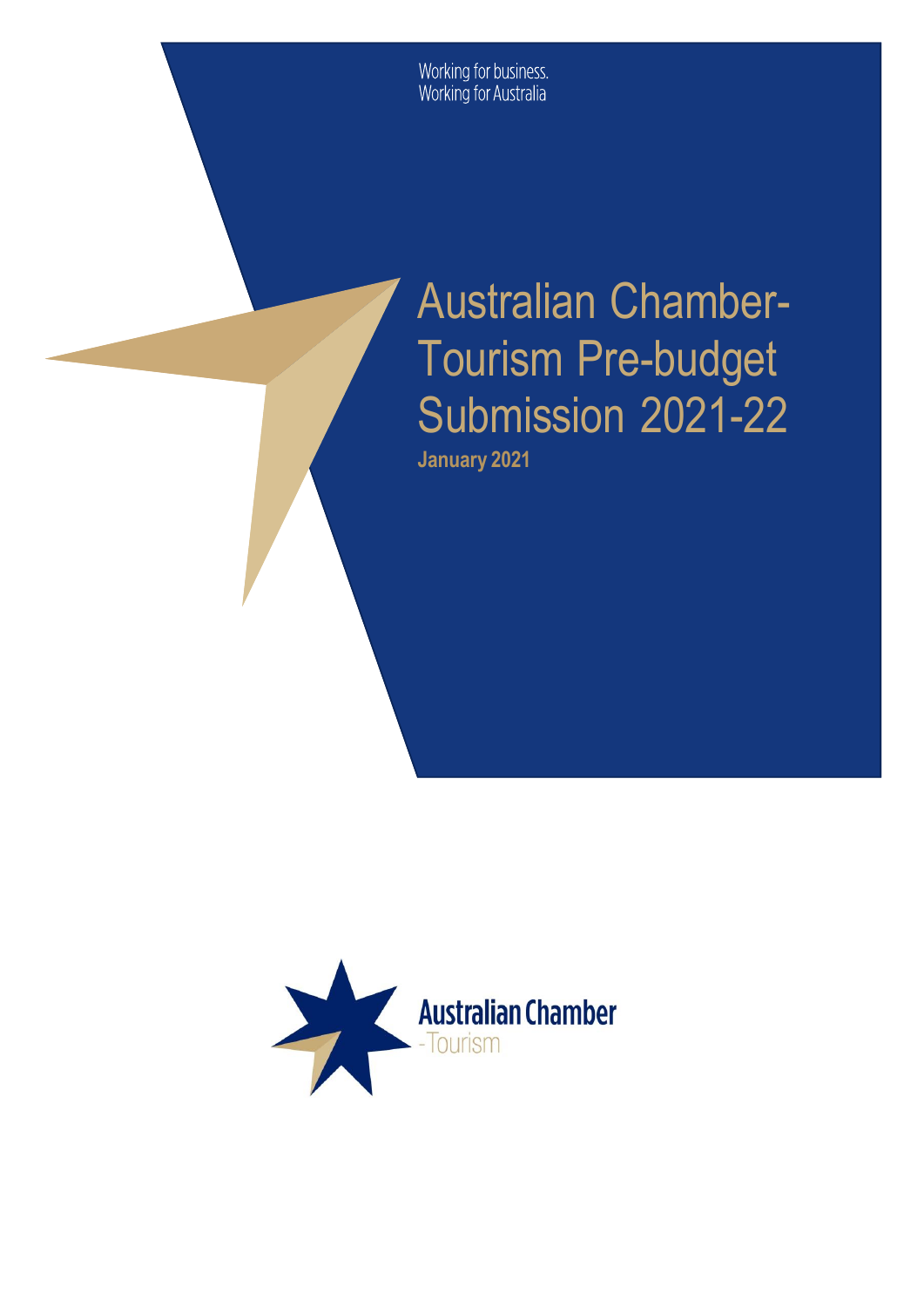

**WORKING FOR BUSINESS. WORKING FOR AUSTRALIA** 

Telephone 02 6270 8000 Email [info@australianchamber.com.au](mailto:info@australianchamber.com.au) Website [www.australianchamber.com.au](http://www.australianchamber.com.au/) 

#### **CANBERRA OFFICE**

Commerce House Level 3, 24 Brisbane Avenue Barton ACT 2600 PO BOX 6005 Kingston ACT 2604

#### **MELBOURNE OFFICE**

Level 2, 150 Collins Street Melbourne VIC 3000

#### **SYDNEY OFFICE**

Level 15, 140 Arthur Street North Sydney NSW 2060 Locked Bag 938 North Sydney NSW 2059

ABN 85 008 391 795 © Australian Chamber of Commerce and Industry 2021

This work is copyright. No part of this publication may be reproduced or used in any way without acknowledgement to the Australian Chamber of Commerce and Industry.

#### **Disclaimers & Acknowledgements**

The Australian Chamber of Commerce and Industry has taken reasonable care in publishing the information contained in this publicatio n but does not guarantee that the information is complete, accurate or current. In particular, the Australian Chamber is not responsible for the accuracy of information that has been provided by other parties. The information in this publication is not intended to be used as the basis for making any investment decision and must not be relied upon as investment advice. To the maximum extent permitted by law, the Australian Chamber disclaims all liability (including liability in negligence) to any person arising out of use or reliance on the information contained in this publication including for loss or damage which you or anyone else might suffer as a result of that use or reliance.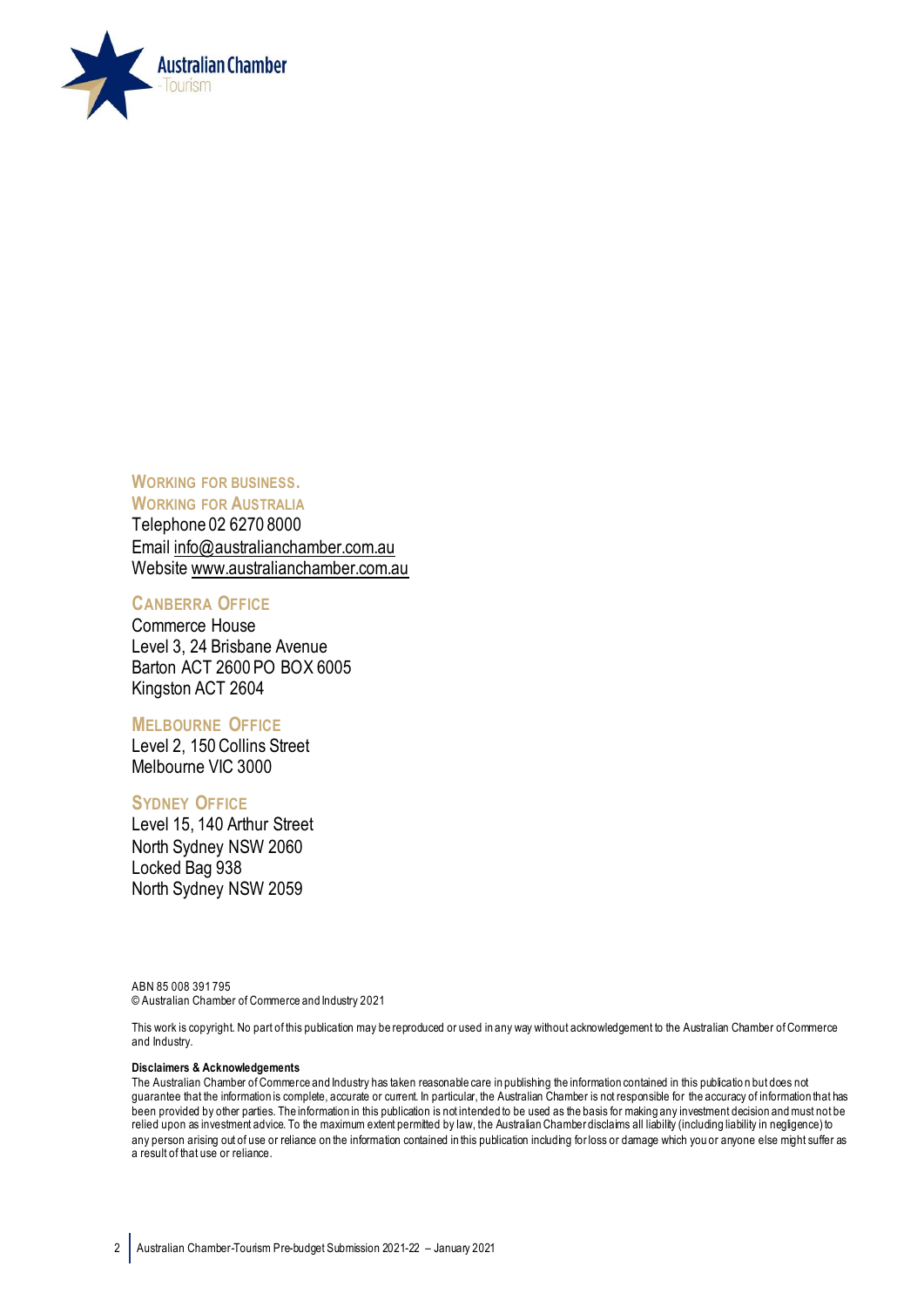

#### Introduction

As the peak body for business groups operating in tourism, Australian Chamber – Tourism recommends the 2021-22 Budget include a suite of dedicated initiatives to support rebuilding tourism businesses and kickstart tourism growth in order to contribute to Australia's future economic and social wellbeing and spread the benefits across the country. Our advocacy covers international and domestic tourism, as well as all industries in the sector, from business events and hospitality to cruise and transport.

Up until the current COVID-19 and 2019-20 Bushfire crises, Tourism had enormous potential for future growth in a highly competitive international market. However, starting in December 2019, tourism was seriously affected by Australia's image internationally being negatively impacted by reporting of the bushfire activity. Tourism was also the first to feel the impacts of COVID-19 with a Chinese tourism travel ban in February 2020 followed closely by a more complete tourism shut down due to border and business closures resulting in cessation of travel and all meetings and events cancelled. While this health response was vital to control the spread of the COVID-19 virus, by April 2020, travel, tourism and hospitality in Australia was shut down and the impact of the crisis was felt by all tourism business owners and workers.

Provided policy settings are now tailored to support and rebuild tourism businesses, this vital sector in the economy will be survive the devastation of 2020. If managed well, there is also a real opportunity for the Australian market to be the front runner when borders re-open and international markets start vying for the tourist dollar. Investment from government would enhance the opportunity of the visitor economy<sup>1</sup> so that Australia can once again enjoy the jobs, growth and export income that the sector creates, including the multiplier effect generated, for example from trade and consumer shows.

To help restart tourism following the global pandemic, Australian Chamber-Tourism set up the Tourism Restart Taskforce to provide an industry roadmap to the Government to assist in the recovery efforts. The taskforce comprises of tourism industry leaders and has worked with Australian Government agencies, including Austrade, the National COVID Coordination Commission, Tourism Australia and Treasury in devising a Restart Plan for the industry. The plan provides a runway back to operations for the industries that comprise Australia's largest services export and the creator of one in 13 jobs in the Australian economy.

Australian Chamber – Tourism has identified key policy initiatives for the Government's consideration in order to assist in the recovery and capitalise on the potential of the visitor economy. This submission includes insights from industry through the Taskforce's Restart Plan and our

<sup>1</sup> Visitor economy encompasses all industries operating within the tourism space including business events.

<sup>3</sup> Australian Chamber-Tourism Pre-budget Submission 2021-22 – January 2021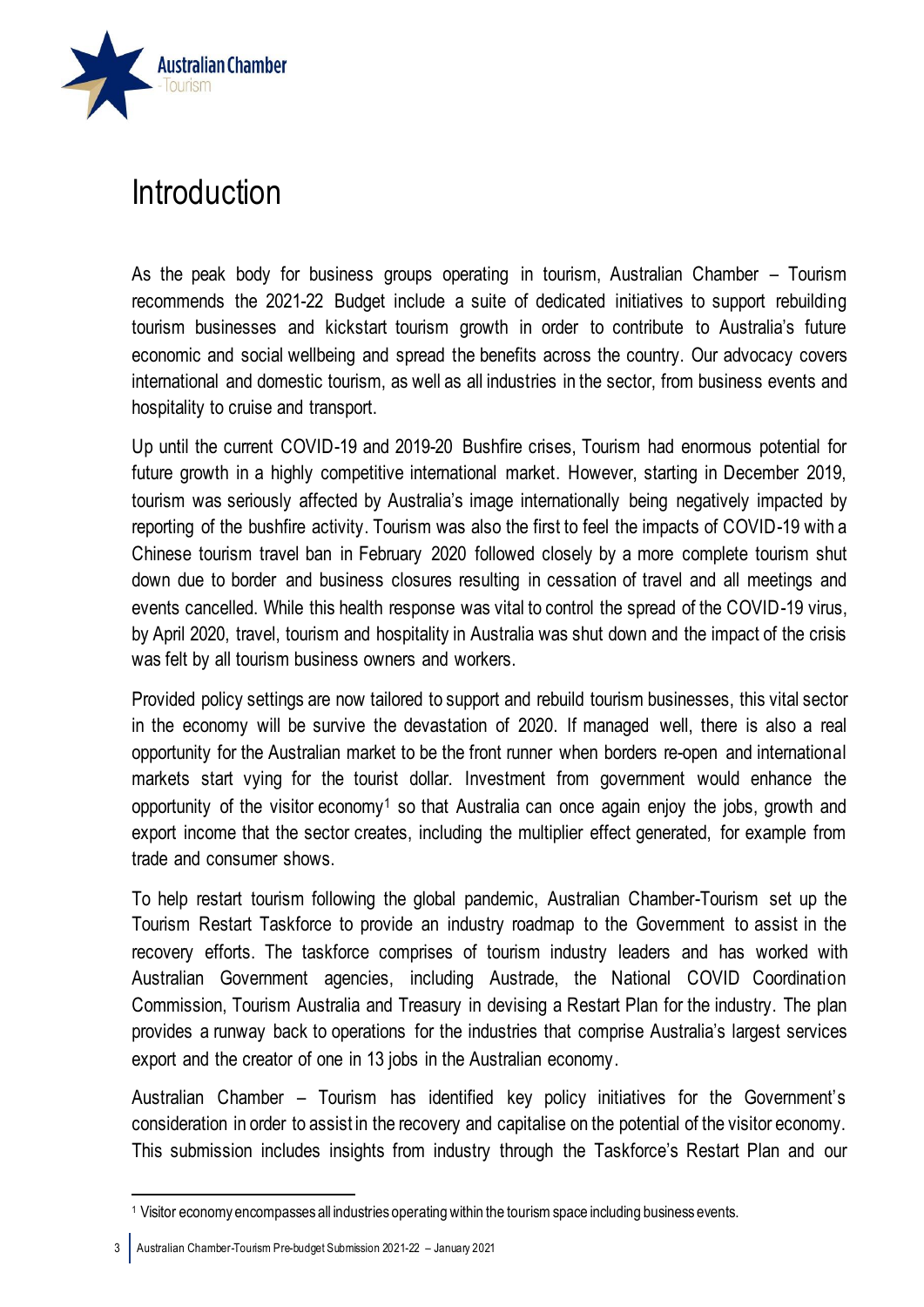

member network. Australian Chamber-Tourism also supports the recommendations made in the broader ACCI Pre-budget submission regarding skills and migration.

**Recommendation 1: Extend financial support beyond March 2021 for tourism businesses still heavily impacted by government restrictions arising from COVID 19.**

**Recommendation 2: Remove the Passenger Movement Charge**

**Recommendation 3: Remove the Fringe Benefit Tax on entertainment and travel and reinstate deductibility for business expenditure on entertainment and travel for FY 21-22 and 22-23.**

**Recommendation 4: Increase Tourism Australia funding to \$300 million per annum for FY 21-22 and 22-23 to drive tourism recovery**

**Recommendation 5: Extend the Export Market Development Grant scheme to tourism businesses that were previously deemed ineligible due to reaching the maximum eight-grant limit**

**Recommendation 6: Commence an improvement of the Tourist Refund Scheme system**

**Recommendation 7: Regulate insurance classes to ensure certainty and affordability for the tourism sector**

**Recommendation 8: Improve and retool passenger facilitation systems**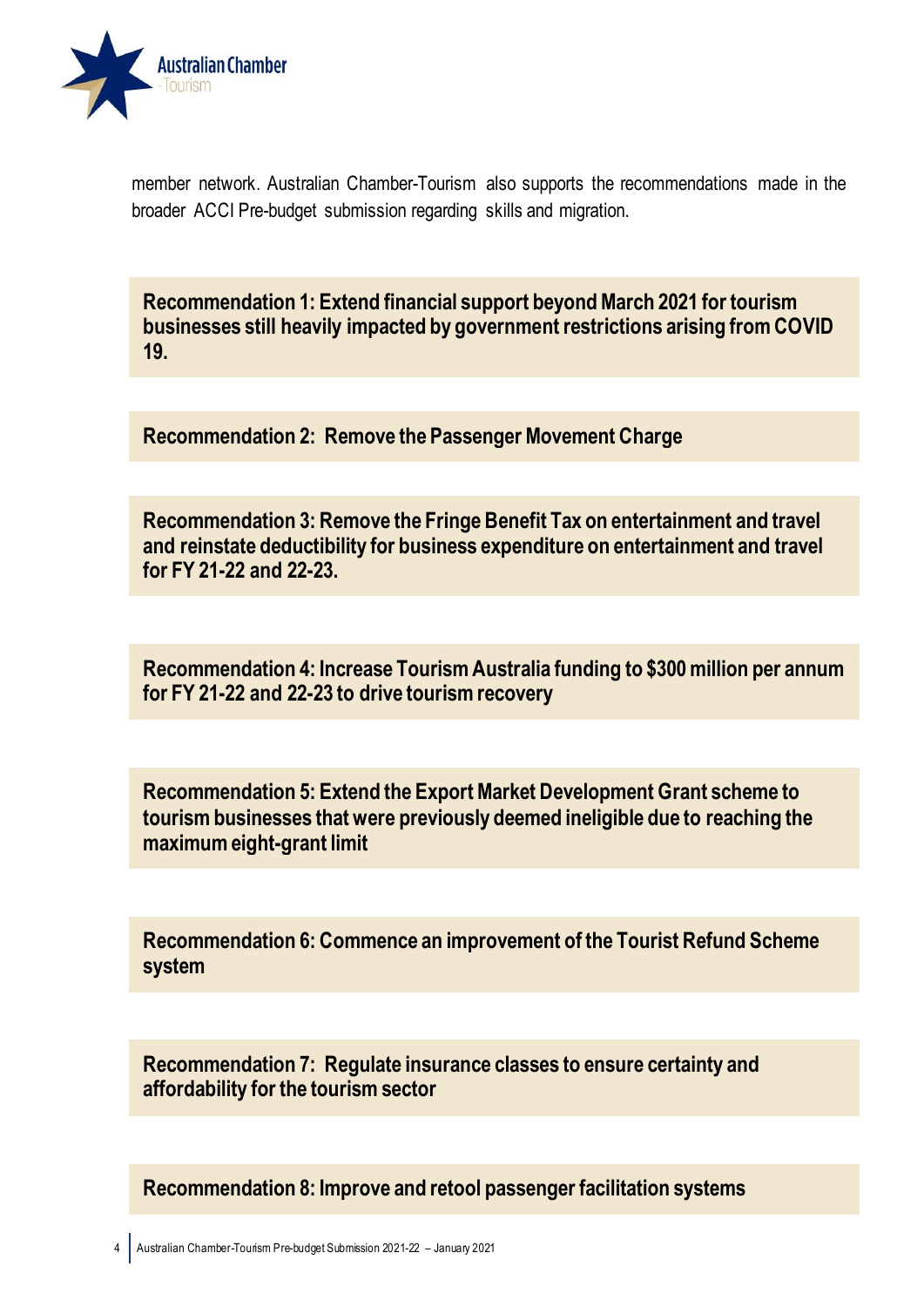

**Recommendation 9: Increase Funding for Tourism Research Australia**

**Recommendation 10: Prioritise Tourism Infrastructure Projects under Federal Government Grant Programs**

**Recommendation 11: Extend 50 percent wage subsidy to all tourism and hospitality apprentices and trainees through to 31 December 2021**

**Recommendation 12: Reinstate the Tourism Labour Force Survey**

**Recommendation 13: Allocate \$10 million to encourage careers pathways in Tourism and Hospitality**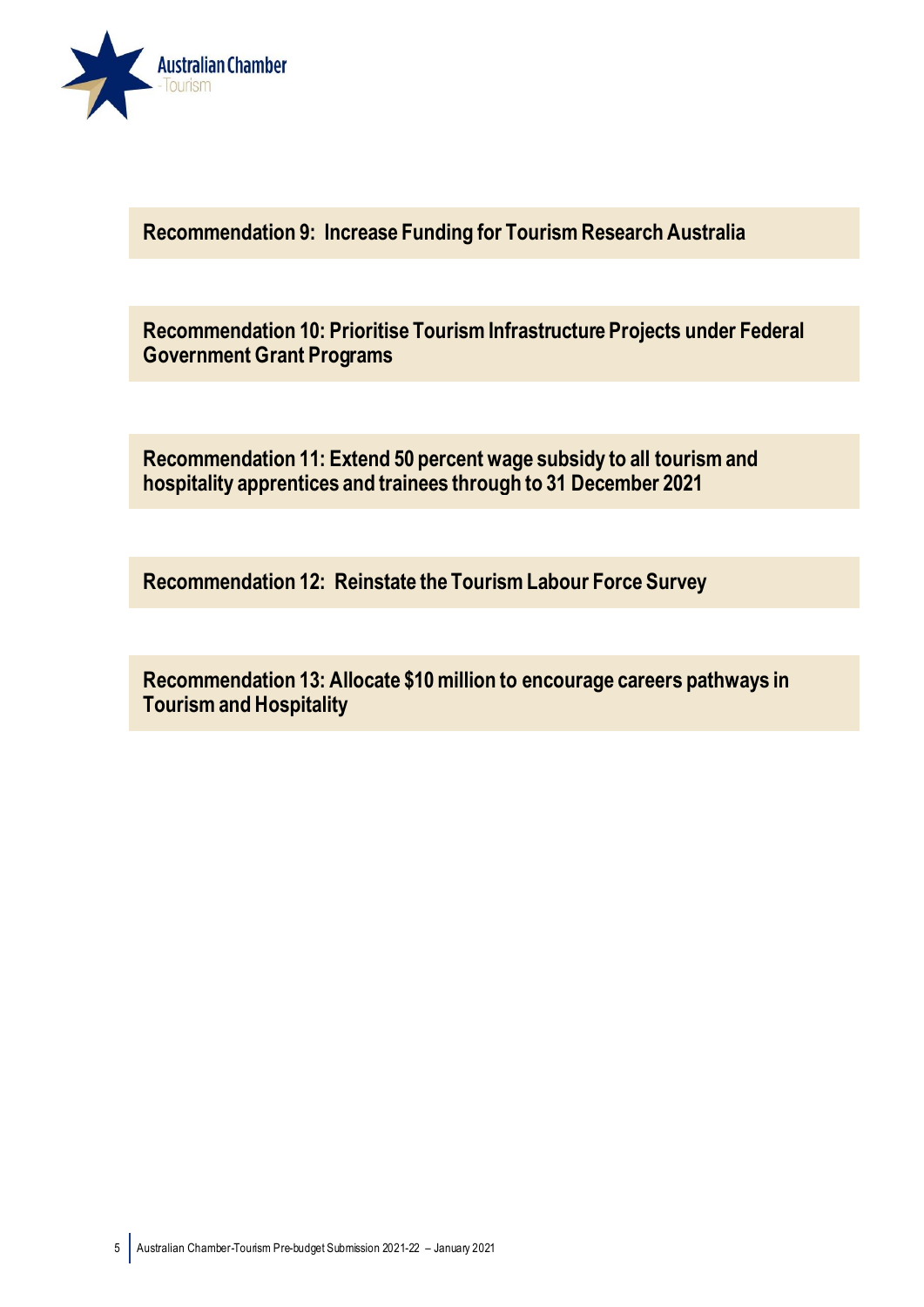

## Table of Contents

| 1            | Extend business support beyond 31 March 2021                     | $\overline{7}$ |
|--------------|------------------------------------------------------------------|----------------|
| $\mathbf{2}$ | Removal of the Passenger Movement Charge                         | 8              |
| 3            | <b>Removal of Fringe Benefit Tax on Entertainment and Travel</b> | 9              |
| 4            | Increase Tourism Australia Funding                               | 10             |
| 5            | <b>Extend the Export Market Development Grants Scheme</b>        | 11             |
| 6            | <b>Reform the Tourist Refund Scheme</b>                          | 11             |
| 7            | <b>Insurance Reform</b>                                          | 12             |
| 8            | <b>Improve Passenger Facilitation</b>                            | 12             |
| 9            | Increase Funding for Tourism Research Australia                  | 13             |
| 10           | <b>Prioritising Tourism Infrastructure Projects</b>              | 14             |
| 11           | <b>Extend Wage Subsidies for Apprentices and Trainees</b>        | 14             |
| 12           | <b>Reinstate the Tourism Labour Force Survey</b>                 | 15             |
| 13           | <b>Encourage Career Pathways in Tourism and Hospitality</b>      | 16             |
| 14           | <b>About Australian Chamber - Tourism</b>                        | 17             |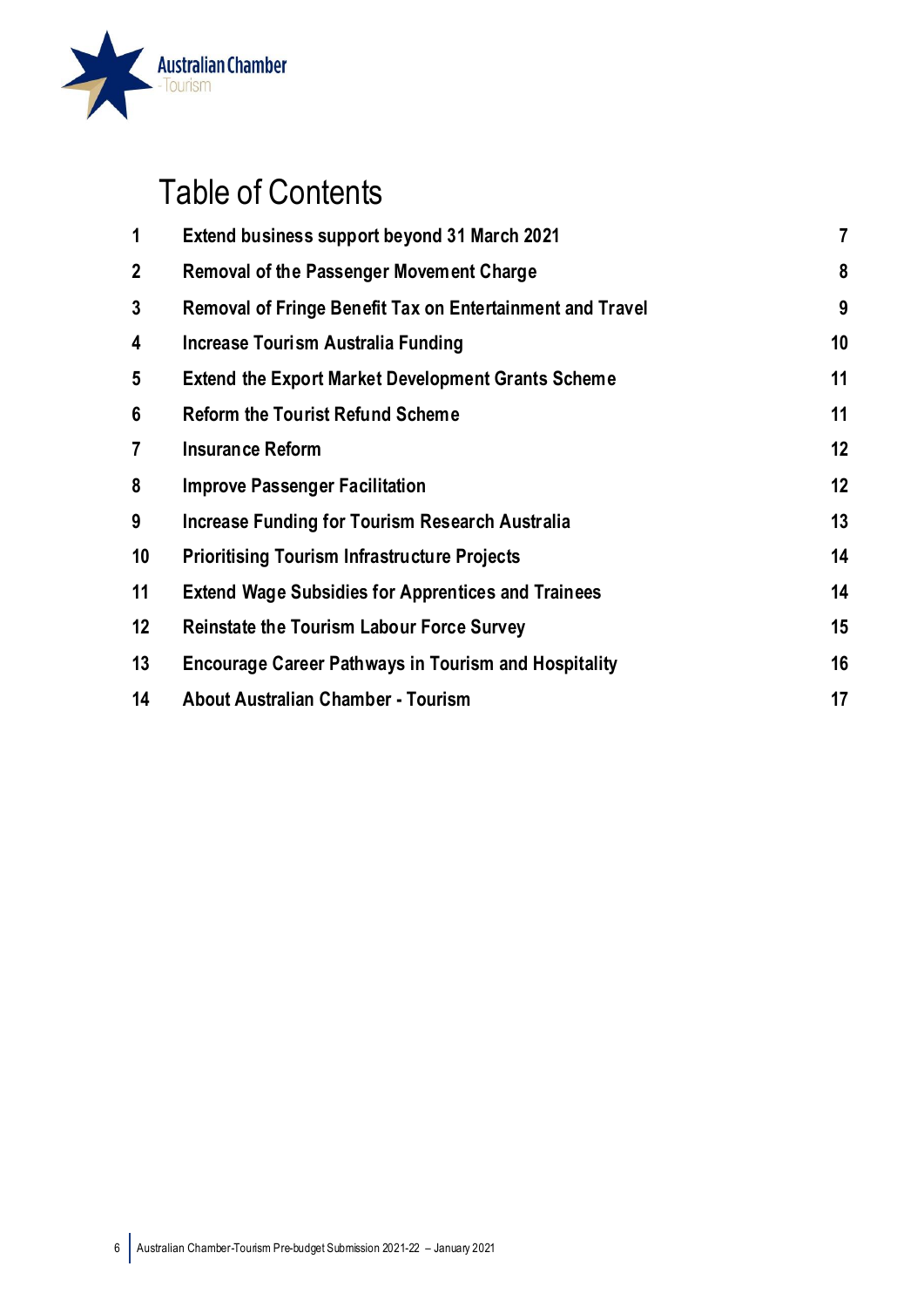

## <span id="page-6-0"></span>1 Extend business support beyond 31 March 2021

Although businesses currently receiving JobKeeper are likely to come from a wide range of sectors, it is envisaged that the businesses still eligible after 4 January 2021 would be dominated by those operating in tourism, business and major events, hospitality businesses in CBD, international education providers (particularly those previously reliant on international tourism which was worth over \$60 billion to the Australian economy), and live entertainment. The unpredictability of state & territory government decisions on borders has made it difficult for many tourism businesses to successfully pivot to domestic travel, and it is not possible to replace all of the \$63 billion spend of international tourists with domestic spend as the spending and travel patterns differ significantly. Many tourism businesses, particularly those which overwhelmingly relied on international tourism, will still be struggling to survive when JobKeeper is due to wind down. We need to remember that this is through no fault of their own, but as a result of COVID and government-imposed sanctions to manage the health crisis.

There is no doubt that the most important support that can be delivered to business post March 2021 is through:

- certainty in the way state and territory governments respond to COVID cases in accordance with an updated national framework;
- a clear path to reopening international travel that appropriately manages the health risk; and
- effective roll out and implementation of vaccine.

This support will take time to deliver, but in the meantime, it is essential that support beyond March 2021 be targeted to businesses:

- that were successful economic contributors and job generators prior to COVID;
- that as a result of government restrictions and through no fault of their own are still being significantly impacted, and
- which would be of high value to the economic opportunities that arise as Australia and the world come out of the crisis - in other words we are preserving future jobs

These businesses will still need government support in order that they will be able to rebuild once restrictions are eased. The loss of a substantial number of businesses post-March will not only be a blow to those owners and workers who have invested their lives and their efforts in building a successful business but will impede the ability for Australia to take advantage of tourism opportunities moving forward. Although action will need to be taken prior to the May budget, recommendations for ongoing support is included in this Submission, as it will impact 2021-22 investment by Government.

We recommend that in addition to the amount of support being based on two tiers relating to the number of hours worked, there be two tiers relating to the size of the impact on business turnover (compared with 2019 in most cases, as 2020 was COVID impacted):

• a third or more reduction in turnover with support at \$450 per week per employee, which is less than is currently the case with JobKeeper. It is to be hoped that with the roll out of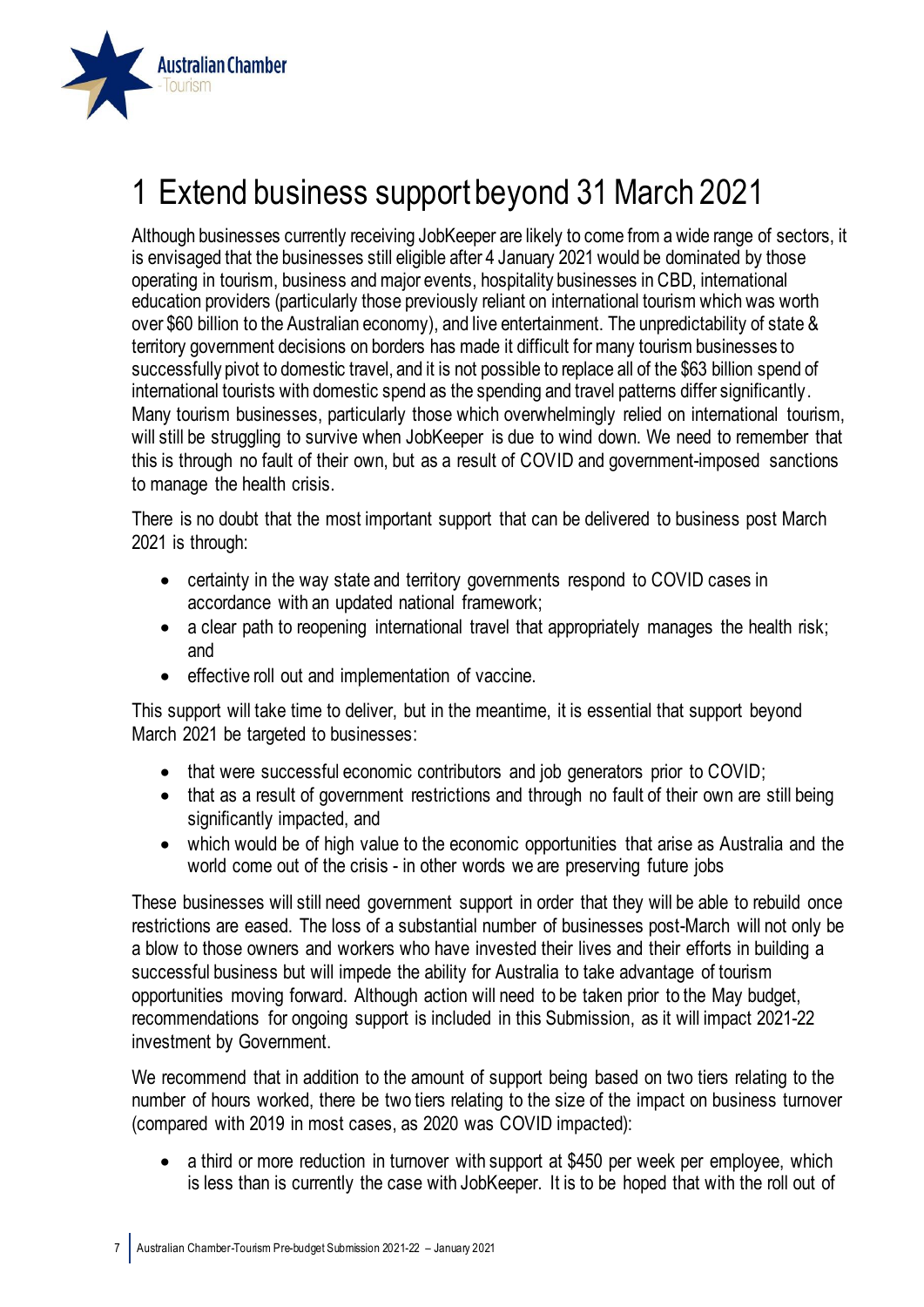

the vaccine, open state and territory borders and an increase in gathering sizes, the number of businesses requiring this support will diminish relatively quickly.

• a two-thirds or higher reduction in turnover with \$700 per week per employee. This group will include those businesses heavily reliant on international travel. Although they would most likely have reduced their workforce in the past year, they are trying desperately to hang on to their most highly skilled workers who will be most needed when restrictions ease. Support below this rate per employee will make it very difficult to hold onto these workers beyond the March quarter.

We recognise that the most challenging policy task in our proposal is the design of the mechanism to prove eligibility given that it is specifically targeted at those businesses who are still impacted by government restrictions. The Australian Chamber has sent this detailed proposal to the Treasurer and we strongly urge the Government to favourably consider this proposal.

**Recommendation 1: Extend financial support beyond March 2021 for tourism businesses still heavily impacted by government restrictions arising from COVID 19.**

#### <span id="page-7-0"></span>2 Removal of the Passenger Movement Charge

In the COVID-19 recovery period, existing taxes and charges will reduce demand for tourism services. In the 2019 Travel and Tourism Competitiveness Report, Australia ranked 130<sup>th</sup> of 140 countries for tourism price competitiveness. The component that creates this abysmal ranking is ticket taxes and airport charges. This includes the price of visas to come to Australia as well as the Passenger Movement Charge. In the absence of most international travel these taxes and charges are not being collected to any great extent.

In addition to direct demand stimulus undertaken by Tourism Australia, the Government is asked to consider at least a reprieve in these demand dampening charges, specifically the Passenger Movement Charge. Contrary to international agreements, the Passenger Movement Charge is already being treated as general revenue by the Government and raises significantly more than the cost it was introduced to cover. In a post pandemic travel environment, where competition for visitation in the international market will be intense, even a small disadvantage will set us back considerably.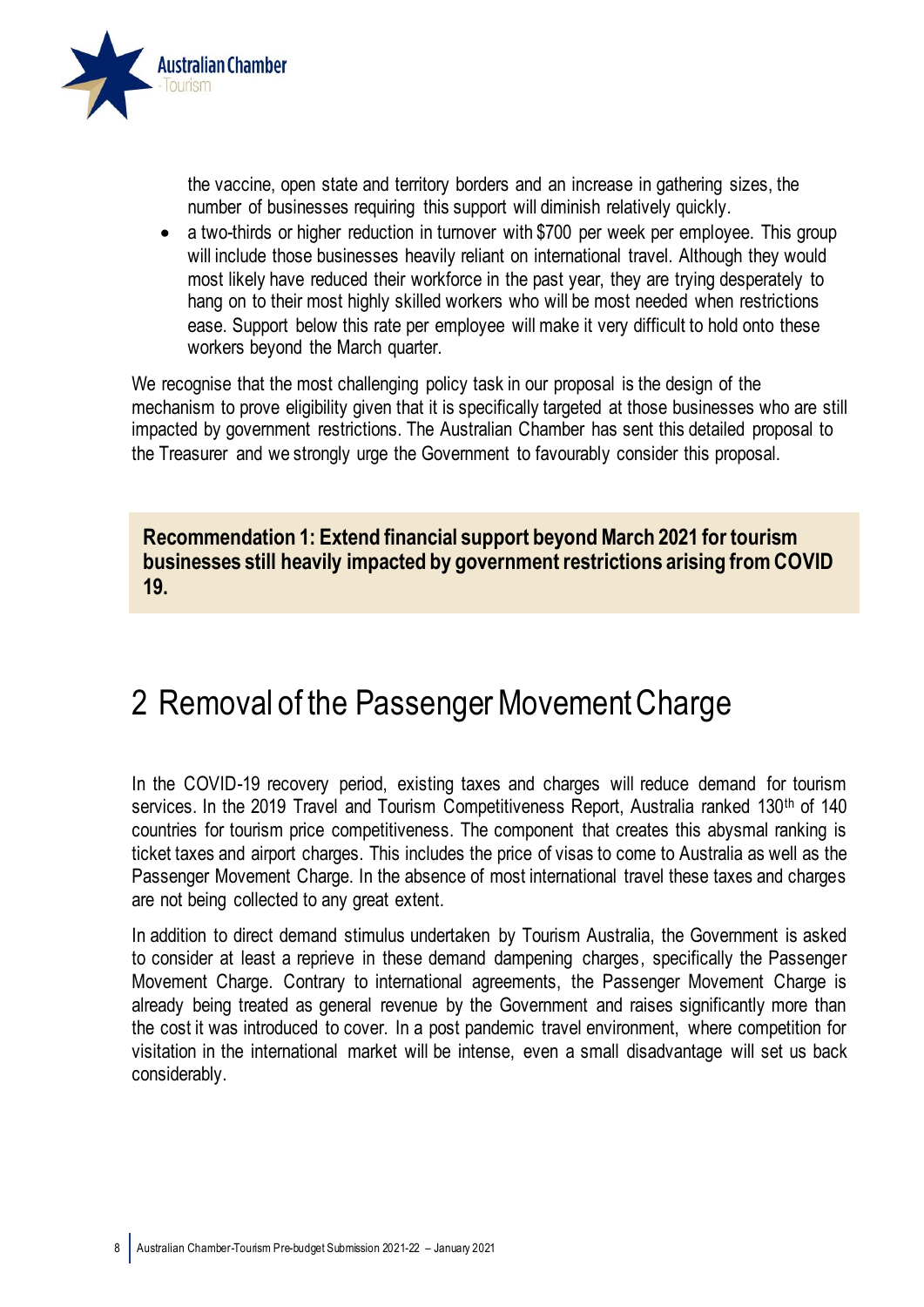

**Recommendation 2: Remove the passenger movement charge to improve our overall price competitiveness and attract visitors in the post COVID-19 travel environment.**

#### <span id="page-8-0"></span>3 Removal of Fringe Benefit Tax on Entertainment and **Travel**

Fringe benefits tax (FBT) provides only a small contribution to the overall tax take (0.85 percent of total tax revenue in 2018-19) but represents a significant cost to business and acts as a disincentive to employment and constraint on consumption. This proposal is aimed at stimulating domestic spend on tourism and hospitality products in the medium-term to assist recovery.

FBT is levied on non-cash benefits an employer provides to an employee, including entertainmentrelated expenses such as food, drink or recreation and any accommodation or travel in connection with it. The tax, paid by the employer, is at the top personal income tax rate, which is significantly higher than the corporate tax rate. While fringe benefits are not included in an employee's taxable income, the value is included in their payment summary on a 'grossed-up' basis. Therefore, the fringe benefit is effectively treated as if it is purchased out of after-tax income of the employee.

FBT involves a considerable amount of red-tape and adds administrative costs to businesses. The administrative burden, in addition to raising an employer's wages bill, acts as a major disincentive to take on new employees.

The removal of FBT on entertainment-related expenses, such as meals and entertainment, and travel and accommodation will boost spending in sectors hardest hit by the COVID-19 shutdowns, such as accommodation, restaurants, cafes and bars.

**Recommendation 3: To assist in the recovery of tourism businesses hit by both the Bushfire and COVID-19 crises, the Australian Chamber-Tourism recommends the removal of the Fringe Benefit Tax on travel and entertainment and reinstating deductibility for business expenditure for the same for FY 21-22 and 22-23.**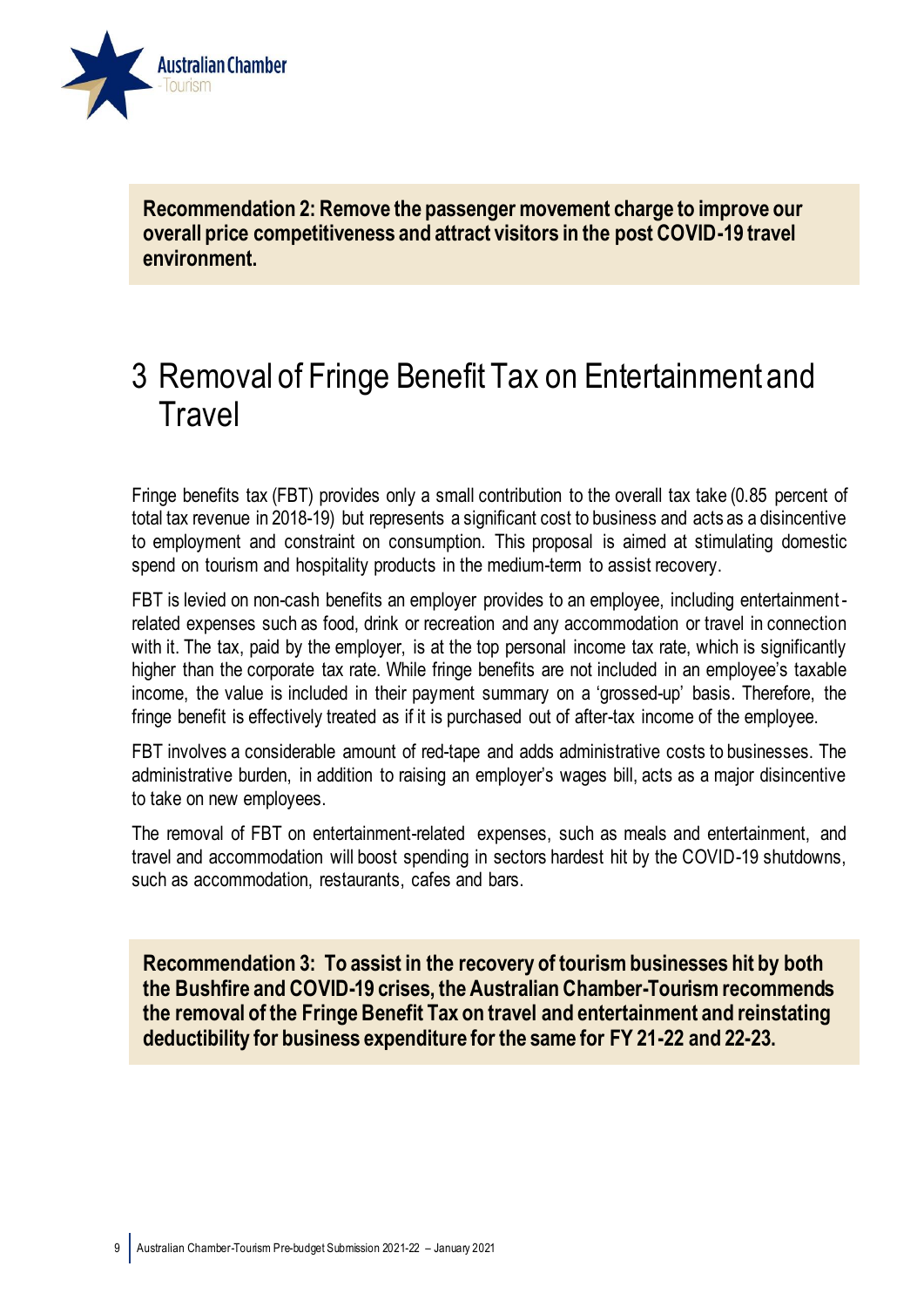

### <span id="page-9-0"></span>4 Increase Tourism Australia Funding

Tourism Australia is a world leader when it comes to international destination marketing and it is critical that it remains a leader given the highly competitive international tourism market. In response to the Bushfire crisis, Tourism Australia took on a domestic marketing role in addition to international marketing efforts which was welcome. Domestic Tourism campaigns by Tourism Australian and State Tourism bodies launched in June 2020 are welcome. The international recovery campaign along with the domestic campaign in partnership with states and territories demonstrated how vital the activities of Tourism Australia are. The post pandemic environment will create opportunities for Australian tourism both internationally and domestically, which Tourism Australia should be well resourced to fully take advantage of. Tourism Australia is tasked to promote Australian tourism at a time in which there will be fierce competition in the global market to capture tourist spend.

In 2019, the Federal Government gave a welcome funding commitment to Tourism Australia announcing \$644.7 million over four years. Tourism Australia has received additional targeted funding in 2020 and this will total \$195 million in the FY 2020-21. Given the post COVID-19 marketing effort needed, funding needs to increase to \$300 million over the forward estimates for FY 21-22 and 22-23.

The marketing effort post COVID-19 will involve targeting markets as they open. The Australian Chamber-Tourism expects that as health objectives are addressed through bi-lateral arrangements, there will be a gradual opening market by market as done with New Zealand. This will require a focussed marketing effort based on upcoming market arrangements. The staged opening on the international border has significant implications for the marketing of Australia as a travel and business events destination. Tourism Australia will need to pivot their efforts to new markets as they become open for travel to Australia. These specific markets may not be those in which individual business and Tourism Australia have any experience or presence in and therefore require adequate funding including for Business Events Australia to deal with the challenges.

**Recommendation 4: Increase Tourism Australia funding to \$300 million per annum (for FY 21-22 and 22-23) with an ongoing domestic role and an increase to the business events bid fund.**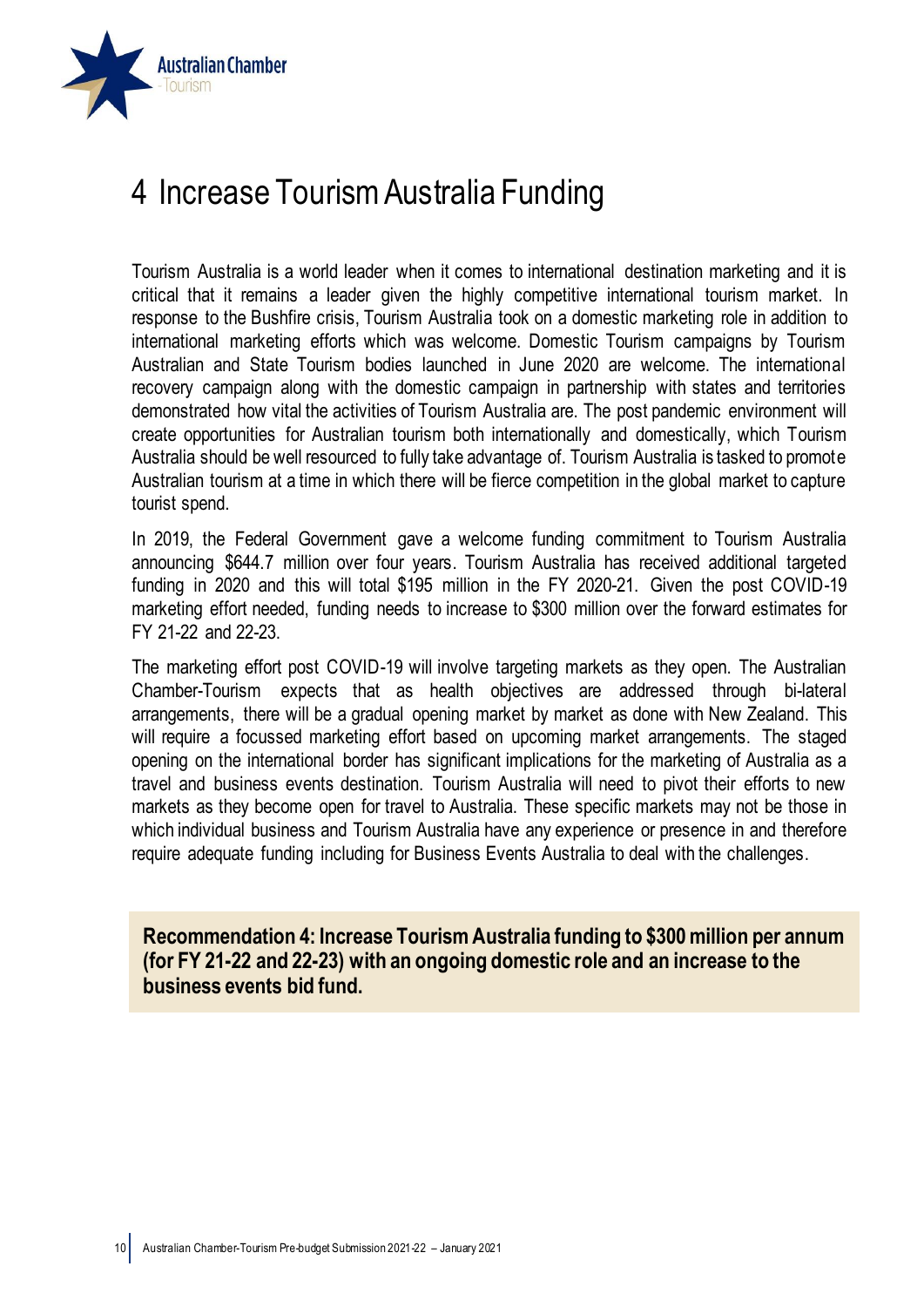

#### <span id="page-10-0"></span>5 Extend the Export Market Development Grants Scheme

The Export Market Development Grants (EMDG) administered by Austrade was expanded at the beginning of the COVID-19 interventions. This increased flexibility and provided support for the marketing effort by individual business, which is vital if businesses are to leverage demand generation that will be activated by the Federal and State Governments.

This recommendation reflects the need for tourism businesses to claim for investment in promotional activities in the current no travel scenario. In the post pandemic scenario, these businesses would most likely need to change markets or refocus marketing efforts towards existing markets to bring back visitors. The recommendation also highlights the need to extend the EMDG to businesses that have already reached the maximum grant quota of eight.

**Recommendation 5: Extend the EMDG scheme to businesses that were previously deemed ineligible due to reaching the maximum eight grant limit as well as specifically for tourism businesses that will need to rebuild trust and confidence in key as well as new and emerging markets.**

#### <span id="page-10-1"></span>6 Reform the Tourist Refund Scheme

The antiquated Tourist Refund Scheme (TRS) is an embarrassment to Australia. Pre COVID-19, departing tourists were being delayed by long queues while they wait for paper-based manual processing of their goods and services tax (GST) refunds. The system delayed the departure of international flights and left a negative final impression of Australia.

Shopping is a key holiday attraction for many tourists particularly from Asia and our out-dated system is a deterrent to return visits and to increasing retail sales. This issue has been on the table for several years while competitors have forged ahead with simple and quick online processing.

The barrier in the past has been the reduction in GST revenue that may result from more efficient refund processing (through outsourcing). Given that international travel has reduced by 97 percent, revenue is virtually zero. This being the case, it is an ideal time to improve the TRS system in advance of the restart. In the COVID-19 recovery period every dollar that can be earned from international visitors will be vital to capture. The efficiency of the TRS will assist in creating additional retail spend.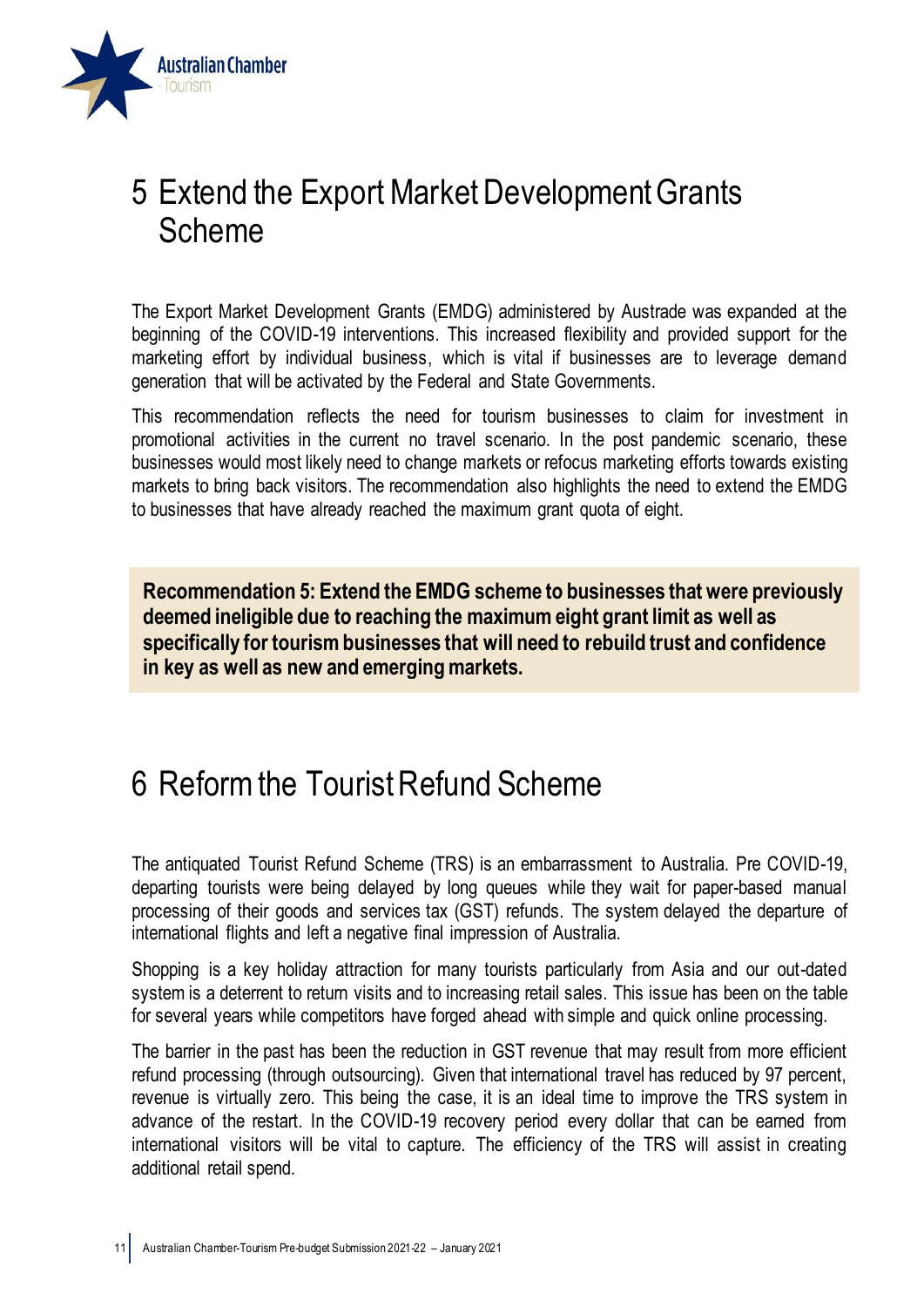

**Recommendation 6: Commence an improvement and/or transition of the TRS system in FY 21-22 as part of the COVID-19 recovery package.**

#### <span id="page-11-0"></span>7 Insurance Reform

Visitors and business involved in the broader tourism sector insure against the risks of travelling and providing services to visitors. Insurance classes such as workers compensation, public liability and travel insurance all face impacts from COVID-19. Businesses are responding to these risks by being more flexible with bookings and refunds but will need the support of insurers and their underwriters to be able to offer the certainty that insurance provides, at a cost the insured can afford. There may be a role for Government in monitoring and, if necessary, regulating to ensure certainty and affordability can be achieved.

This recommendation reflects the need to ensure that insurance responses to COVID-19 do not make insurance inaccessible for tourism and visitor facing businesses, especially Workers Compensation and Public Liability insurance. Liability caps may be imposed if necessary, to ensure businesses do not go bust. An accessible and competitive travel insurance market will facilitate travel and not act as a deterrent in an already tight and competitive market. The Australian Small Business and Family Enterprise Ombudsman (ASBFEO) Insurance Inquiry Final Report also recommended that the liability for personal injury should be subject to statutory caps and where there is only one or no insurers left in a professional indemnity market, that the Federal Government should provide an insurance scheme of last resort for small business.

**Recommendation 7: Monitor and if needed regulate insurance classes to ensure certainty and affordability to the tourism sector businesses looking to rebuild**

#### <span id="page-11-1"></span>8 Improve Passenger Facilitation

Whilst the Australian border is closed there is very little passenger facilitation activity. This is an ideal time to invest in the already agreed work program to streamline the systems and processes for movements of passengers across the border. The streamlined process and contactless travel will also assist in making ports more COVID safe.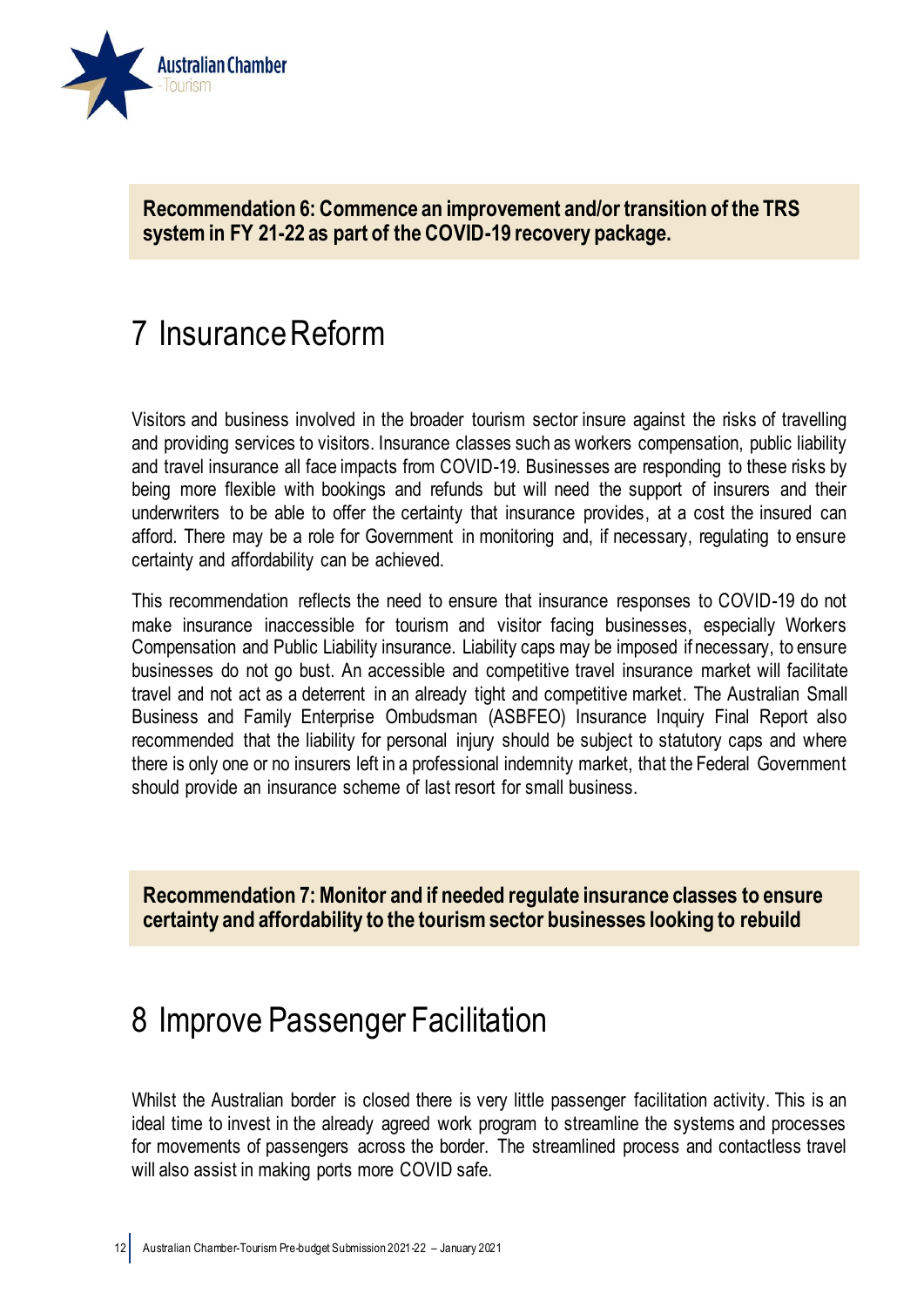

The return to effective implementation of new generation of Smart Gates will greatly improve passenger movements. Further trials of coordinated passenger identification, luggage handling, security screening and processing, including cooperation between ports, airlines and ships must be progressed as a matter of priority. Australia is losing competitiveness in the area of passenger facilitation in ports, which will affect our attractiveness as a destination.

Additionally, the decision by the Australian Border Force/Department of Home Affairs to pass on the full fixed and variable costs of facilitating passenger movements for all new commencing international services, to the ports themselves, is a disincentive to the growth of services and routes. Smaller airports wishing to commence international routes will not be able to fully fund on an ongoing basis the Border Force passenger facilitation charges, and thus will abandon the idea of expansion altogether, stymying tourism growth and dispersal to the regions. The International Port Operators Policy also perversely benefits the established ports in larger cities, which get a competitive advantage in comparison to other airports without current international routes.

**Recommendation 8: Leverage the window of opportunity that currently exists to retool passenger facilitation systems whilst visitor demand is virtually nonexistent.**

#### <span id="page-12-0"></span>9 Increase Funding for Tourism Research Australia

Successful investment in tourism needs to effectively and appropriately target emerging growth markets. To enable this, Government and business need accurate data in a timely manner, increasingly at an individual level. The current global pandemic has also highlighted the need for accurate research and data within our existing markets to gauge interest in Australian travel and products. This will be needed to target and tailor marketing and promotional campaigns and create new and interesting products for our international and domestic visitors. Tourism Research Australia already provides very useful information through the National Visitor Survey Results, International Visitor Survey Results and the State Tourism Satellite Accounts, however this data has proven to be relatively broad and simplistic in contrast to Australia's competitors. It is vital that Tourism Research Australia pursue new collection methodologies to ensure that timely, individual, predictive data is made available to industry and Tourism Australia and State/Territory tourism market bodies. It is also important that the relativity of the National Visitors Survey and International Visitors Survey time-series is maintained. Significant investment is required to bring in third-party data to achieve this objective. The data sets must be able to determine search and booking behaviours, potential visitation and spend. There is scope to broaden data collection and produce industry specific research to aid in the recovery and ramp up of tourism in Australia.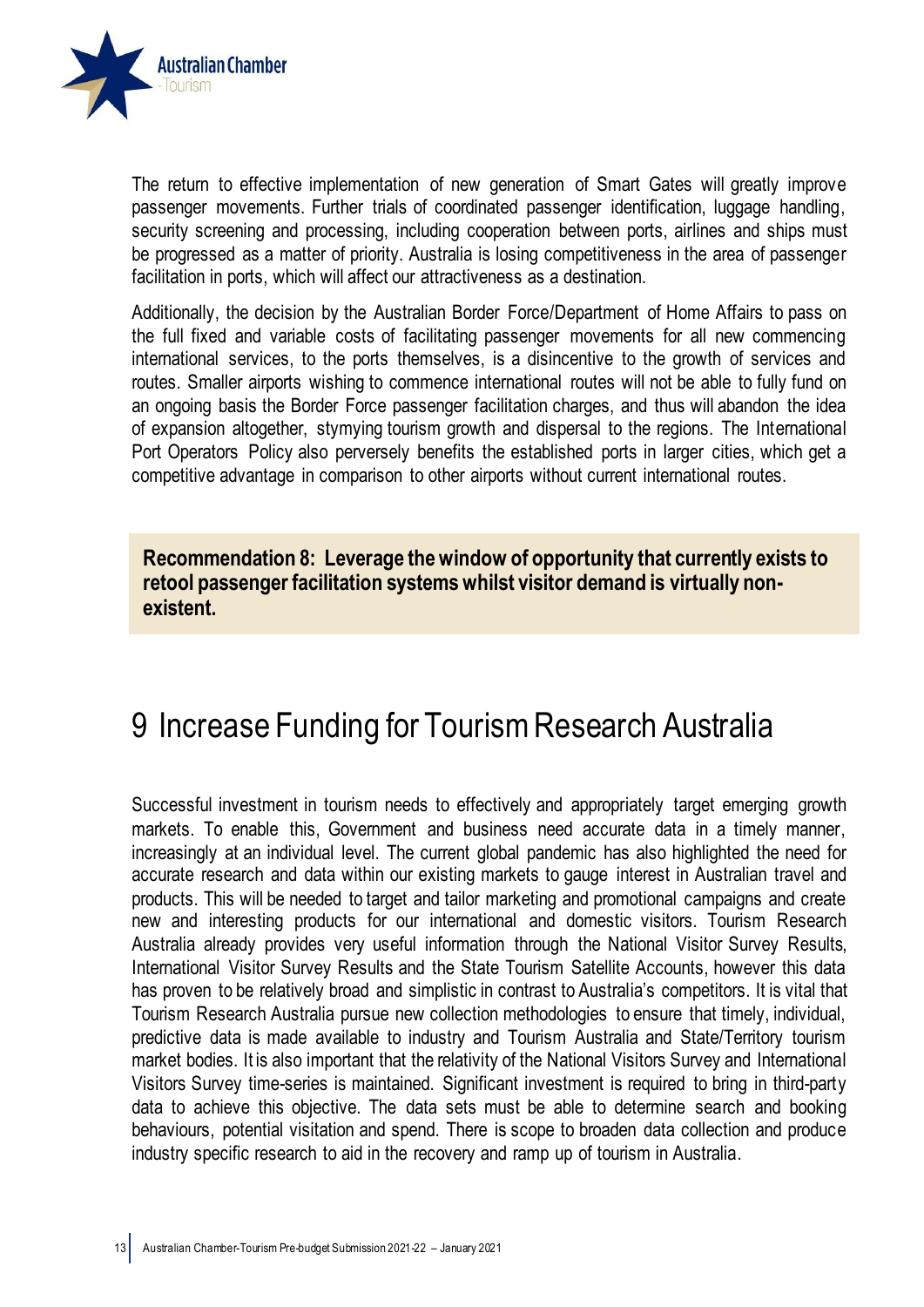

**Recommendation 9: Increase funding for Tourism Research Australia to improve the availability of timely and relevant data in an increasingly competitive post COVID-19 travel environment and to assist in the monitoring of the recovery activity in as close to real time as possible.**

### <span id="page-13-0"></span>10 Prioritising Tourism Infrastructure Projects

Australian Chamber-Tourism welcomes the focus on regional tourism projects by earmarking \$100 million of the grant in the fifth round of the Building Better Regions Fund to tourism related infrastructure projects.

There is need to improve tourism-related infrastructure and support demand driven projects. Prioritising infrastructure with the aim of boosting local tourism has wider benefits for an entire local community. Particularly as domestic tourism is the basis for the restart post COVID-19 and drive tourism will likely be the starting point, increasing the capacity of a regional conference centre, a road leading to a local attraction, improving facilities for tourism vessels such as houseboats or expanding a regional airport directly benefits not just tourism operators but the regional economy more broadly. Long-term projects such as these will increase local tourism numbers and deliver benefits to the wider community, directly and indirectly, year on year. The Australian Chamber – Tourism also highlights the need for prioritisation of ground and waterways infrastructure for tourism.

**Recommendation 10: Continue the prioritisation of funding for tourism infrastructure projects under all existing hard and soft infrastructure grants.**

#### <span id="page-13-1"></span>11 Extend Wage Subsidies for Apprentices and **Trainees**

To assist in the recovery of travel, tourism and hospitality businesses, Governments are asked to reaffirm their commitment to the skills initiatives that are supporting the tourism workforce during the COVID-19 period.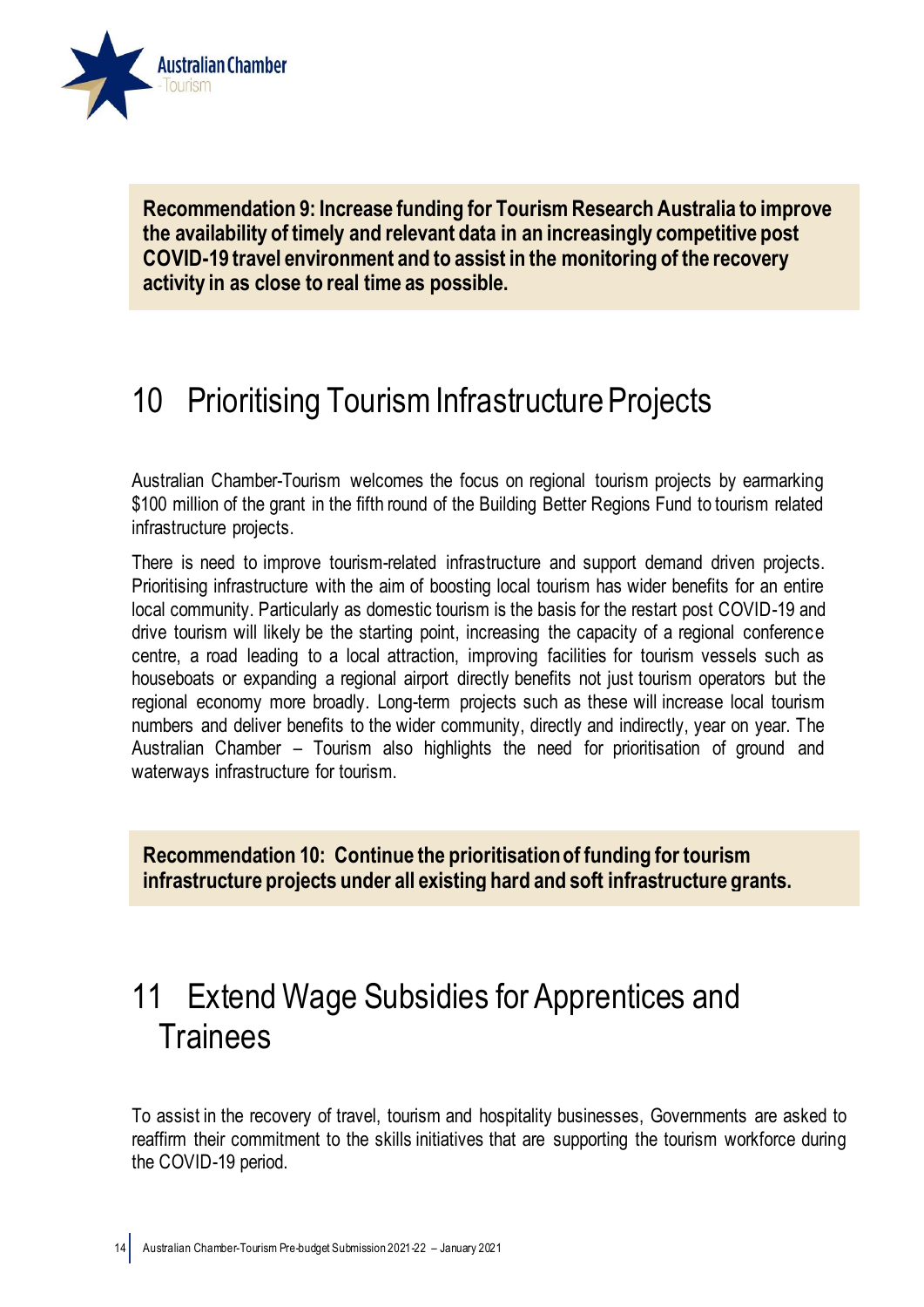

The 50 percent wage subsidy for apprentices and trainees in small businesses announced as part of the first government response to the COVID-19 crisis was an important step in encouraging retention of apprentices and trainees. JobKeeper has also played an important role, but when it winds up, and for those businesses that may not have been eligible, apprenticeship retention in difficult economic circumstances will remain a challenge. Another concern is that the significant drop in commencements will create a significant skills shortage in the future.

Our recommendation will incentivise commencements, which have suffered a dramatic fall during the COVID-19 crisis as well as address the skills challenge and rising youth unemployment.

**Recommendation 11: The Australian Chamber-Tourism recommends that the apprenticeship subsidy scheme be extended to apply a 50 percent wage subsidy to all tourism and hospitality apprentices and trainees, both existing and commencing, through to 31 December 2021.**

#### <span id="page-14-0"></span>12 Reinstate the Tourism Labour Force Survey

The Tourism Labour Force Survey 2015-2020 commissioned by Austrade worked to highlight the labour and skills needs of the sector. Deloitte Access Economics conducted a survey of tourism businesses to provide a snapshot of conditions in the tourism labour market. The focus of the survey was on the extent of recruitment, retention and skills deficiencies experienced by businesses. Industry welcomed the report's insights with expansion and growth activities planned around the labour and skills pipeline. However, the survey has not been undertaken since then leaving a gap in the insights available to the industry and Government.

With most hospitality and tourism businesses impacted by either or both crises, an accurate picture of the labour and skills in the industry as well as forecasts for the future are vital to allow businesses to rebuild and industry to regain lost ground. In the post pandemic environment, accurate industry insights will assist not only business but also those that have lost jobs and are looking to re-engage. It will also assist the Government to tailor assistance measures to specific sectors.

#### **Recommendation 12: Reinstate the Tourism Labour Force Survey.**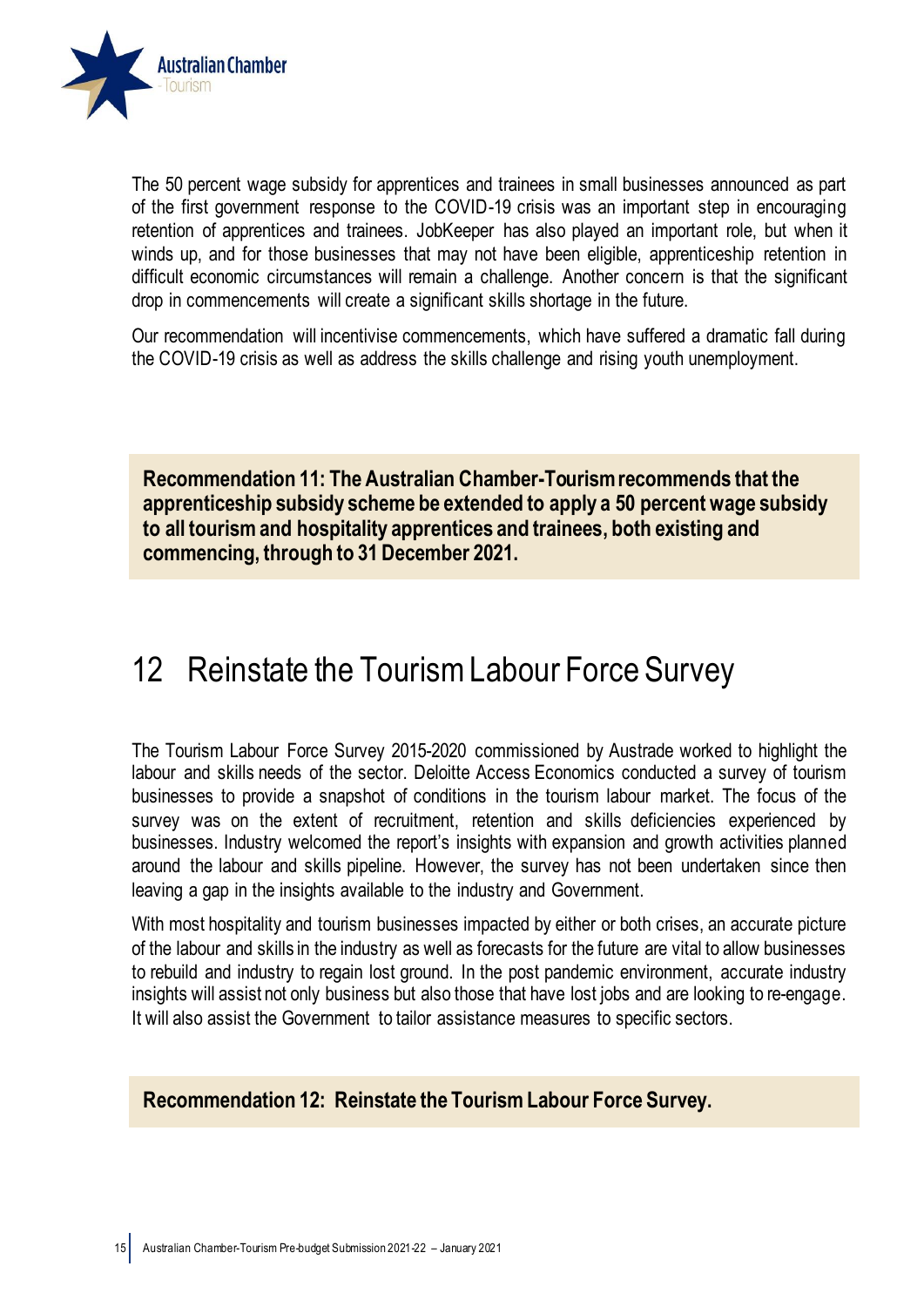

### <span id="page-15-0"></span>13 Encourage Career Pathways in Tourism and **Hospitality**

In the current environment, those that have lost jobs are looking to re-skill or upskill and undertaking education and training. The 2015-2020 Tourism and Labour Force Survey reflected the dire need for skilled labour in the industry. With businesses looking to re-open and rebuild, trained and skilled labour will be needed across the board to assist in the recovery efforts. The skilled labour shortage in the industry will only exacerbate unless efforts are made to draw those looking to upskill into the industry.

The promotional campaign should be funded to encourage career pathways in tourism and hospitality whilst also highlighting the importance of the Vocational Education and Training (VET) sector as an important pathway to develop labour and skills in the business and leisure tourism and hospitality industry to build a pipeline of skilled labour.

**Recommendation 13: The Australian Chamber-Tourism recommends an allocation of \$10 million be made to develop a promotional campaign to encourage career pathways in Tourism and Hospitality.**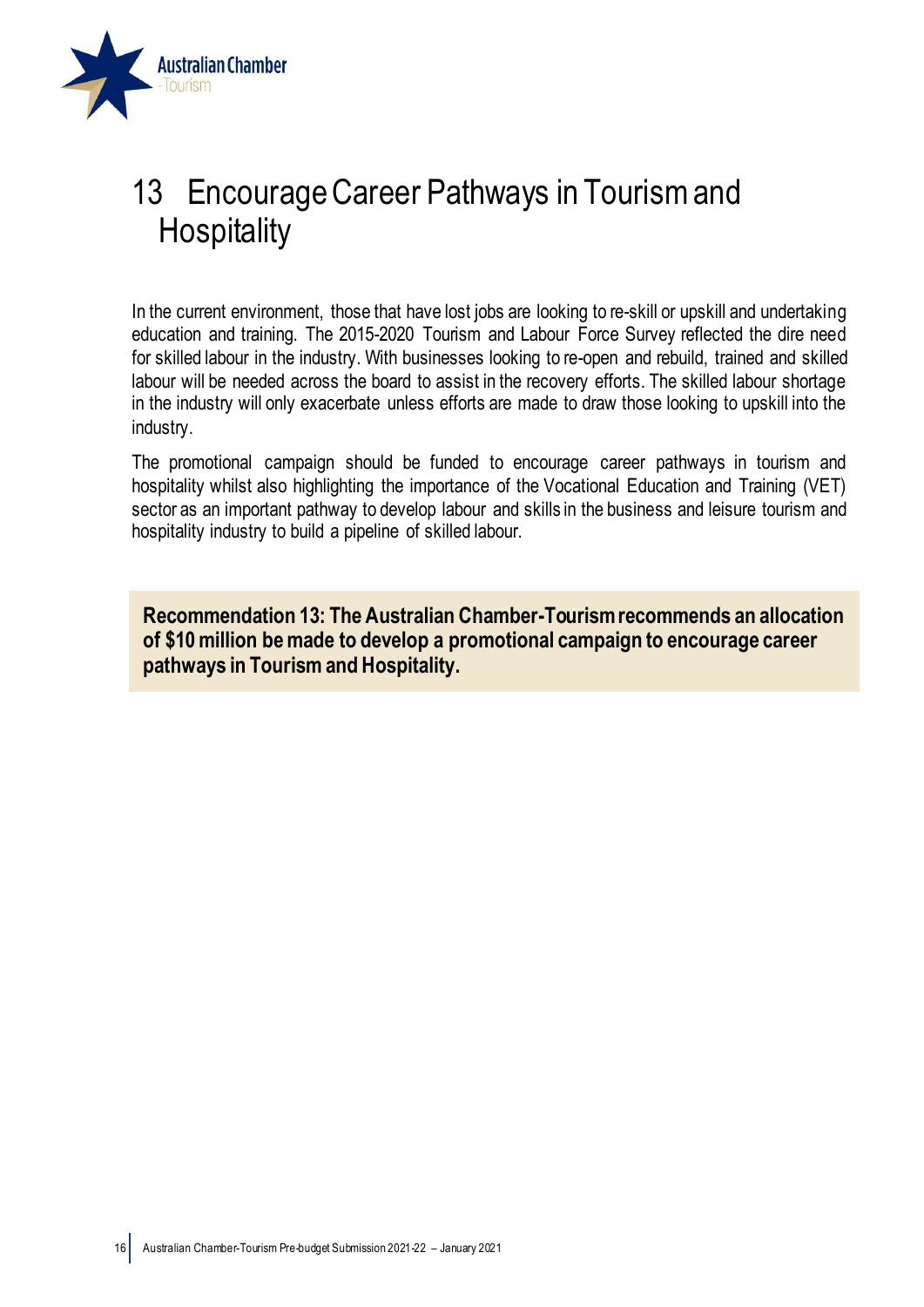

### <span id="page-16-0"></span>14 About Australian Chamber - Tourism

Australian Chamber – Tourism is a part of the Australian Chamber of Commerce and Industry, Australia's largest business advocacy network. Australian Chamber – Tourism represents one in eight Australian businesses engaged in the visitor economy. It brings together key participants in the tourism sector to advocate better policies, including in the areas of tax, regulation, tourism marketing, research, labour supply, visas and infrastructure.

The Australian Chamber of Commerce and Industry speaks on behalf of Australian business at home and abroad.

We are the largest and most representative business advocacy network in Australia.

We represent more than 300,000 businesses of all sizes, across all industries and all parts of the country, employing over four million Australian workers.

Our membership comprises all state and territory chambers of commerce and leading national industry associations. Individual businesses are also members of the Australian Chamber's Business Leaders Council.

The Australian Chamber strives to make Australia a great place to do business in order to improve our standard of living and sustain and create jobs.

We seek to create an environment in which businesspeople, employees and independent contractors can achieve their potential as part of a dynamic private sector. We encourage entrepreneurship and innovation to achieve prosperity, economic growth and jobs.

We focus on issues that impact on business, including economics, industry policy, trade, workplace relations, work health and safety, and employment, education and training.

We advocate for Australian business in public debate and to policy decision-makers, including ministers, shadow ministers, members of parliament, ministerial policy advisors, public servants, regulators and other national agencies. We represent Australian business in international forums.

We represent the broad interests of the private sector rather than individual clients or narrow sectional interests.